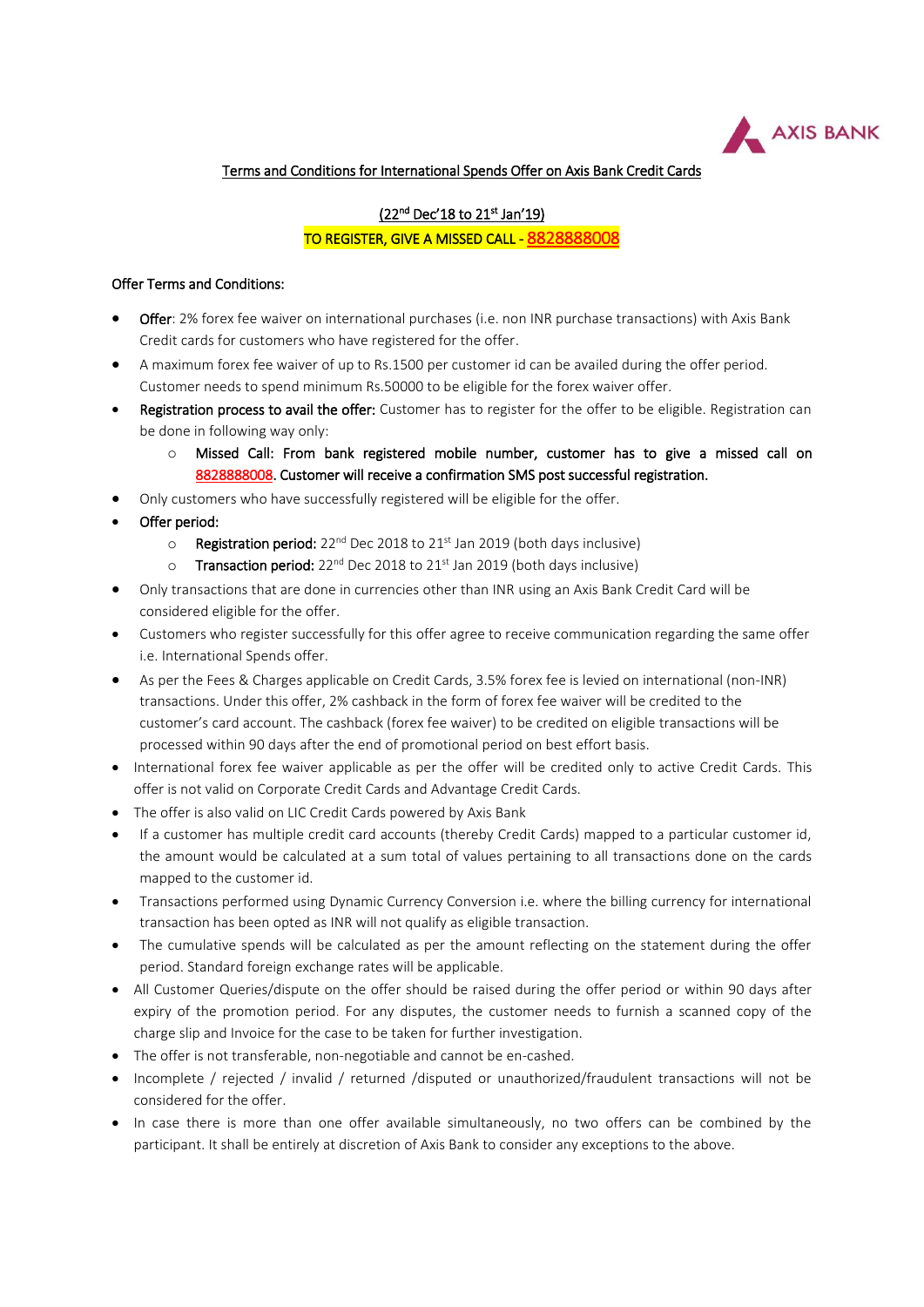- Axis Bank will not be responsible or liable in case the offer is not configured or could not be availed due to malfunction, delay, traffic congestion on any telephone network or line, computer on-line system, servers or providers, computer equipment, software, or website.
- The participation in the offer is entirely voluntary and it is understood, that the participation by the Cardholders shall be deemed to have been made on a voluntary basis.
- Axis Bank reserves the right to modify / alter the offer or all or any of the terms applicable to the offer without assigning any reasons or without any prior intimation whatsoever. Axis Bank also reserves the right to discontinue the offer without assigning any reasons or without any prior intimation whatsoever.
- In case of all matters relating to the offer including any dispute or discrepancy relating to the offer or eligibility of any Cardholder, Axis Bank's decision shall be final and binding on Cardholders in all respects.
- Credit Cardholder/s whose account has been classified as delinquent will not be eligible for the benefits of the cashback offer as per Bank's policy. Bank's discretion in this regards shall be final.
- Card account holders whose accounts are not active and/or are closed or have a credit freeze at the time of processing of cash back will not be eligible for the benefits of the offer. Cash back will be given only in the form of account credit. Cash back will not be given in any other mode. Bank's discretion in this regard shall be final.
- Axis Bank only offers cashback on purchase of goods and services of the Merchant by using Axis Bank Retail Credit Card and Axis Bank holds out no warranty or makes no representation about the quality, delivery or otherwise of the goods and services offered/sold by the Merchant. Any dispute or claim regarding the goods and/or services must be resolved by the Cardholder with the Merchant directly without any reference to Axis Bank. Cashback offered by the Bank is solely for promoting usage of Axis Bank Retail Credit card.
- Images provided in promotions are only for pictorial representation and Axis Bank does not undertake any liability or responsibility for the same.
- Offer shall not constitute or be deemed to constitute an advice, invitation or solicitation to purchase any products/ services of Apple or any third party and is not intended to create any rights and obligations.
- The offer by Axis Bank is subject to applicable laws and regulatory guidelines/ regulations and as per bank's extant guidelines from time to time.
- Bank may use the services of agents for sales / marketing of the products. Copy Rights of Axis Bank Limited. All rights are reserved.
- Axis Bank shall not be liable in any manner whatsoever for any loss/ damage/ claim that may arise out of use or otherwise of any goods/ services availed of by the Card Holder/s under the offer.
- Axis Bank shall not be held liable for any delay or loss that may be caused in delivery of the goods and /or services under the offer.
- Axis Bank retains the right to change or discontinue the Offer at any time during the Promotion Period. The decision of Axis Bank with respect to the Offer shall be final and binding on the customer and any correspondence in this regard will not be entertained.
- Axis Bank reserves the right to disqualify any cardholder from the benefits of the offer if any fraudulent activity is identified as being carried out for the purpose of availing the benefits under the offer or otherwise by use of the Card.
- All taxes, duties, levies or other statutory dues and charges payable in connection with the benefits accruing under the offer shall be borne solely by the cardholder and Axis Bank will not be liable in any manner whatsoever for any such taxes, duties, levies or other statutory dues.
- The terms and conditions governing the offer shall be in addition to and not in substitution / derogation to the Primary Terms and Conditions governing the Credit Card issued by Axis Bank
- The offer is not available wherever prohibited and products/ services for which such programs cannot be offered for any reason whatsoever.
- Any person taking the advantage of this offer shall be deemed to have read, understood and accepted these terms and conditions.